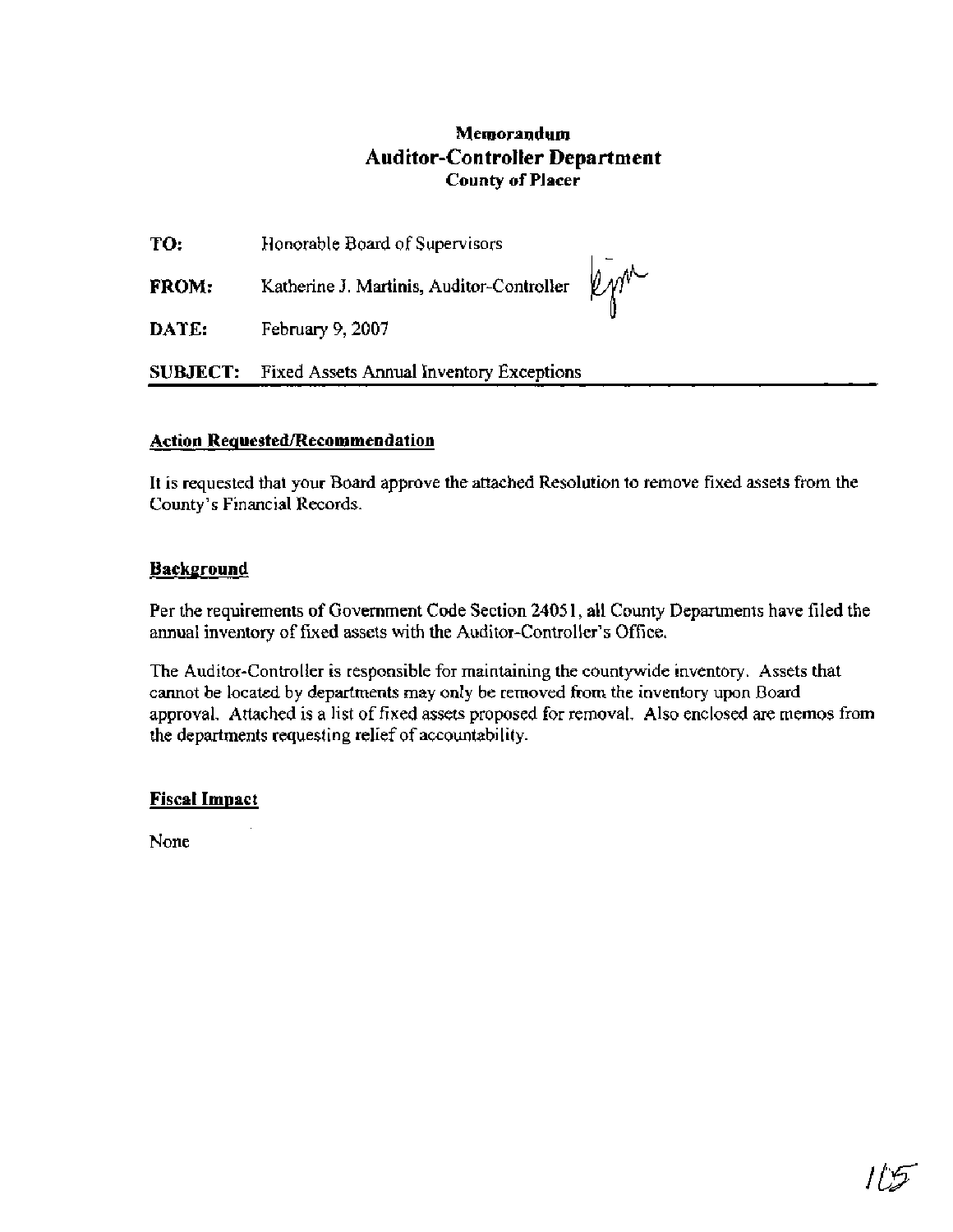# *BEFORE THE BOARD OF SUPER WSORS COUNTY OF PLACER, STATE OF CALIFORNIA*

*In the matter of: A Resolution to removemd* **assets** *Resol. No. from the County's Financial Records, bused on* **Ord,** *No. annual inventories submitted by County First Reading: Departments to the Auditor-Controller.* 

*The following Resolution was du 19 passed by the Boatd of* **Supervisors** *of the* **County** *of Placer at a regular meeting held* **March** *6,2007 by the following*  **vote** *on roll call:* 

*Ayes:* 

*Noes:* 

*Absent:* 

*Signed and approved by me after its passage.* 

*Chairperson, Board* **of SuperYisors** 

**Attest:**  *Clerk of said Board* 

<u> 1986 - Alemania de Carriera de Carriera de Carriera de Carriera de Carriera de Carriera de Carriera de Carrier</u>

*WHERE4S, the Placer County Board of Supervisors desires to remove fied assets from the County's Financial Records.* 

*NOW TWEREM)RE, BE* **IT** *HEREBY RESOLVED by the Board of Supervisors of the County of Placer, State of California, that the fixed assets listed on Attachment A are to be removed from the County's Financial Records.*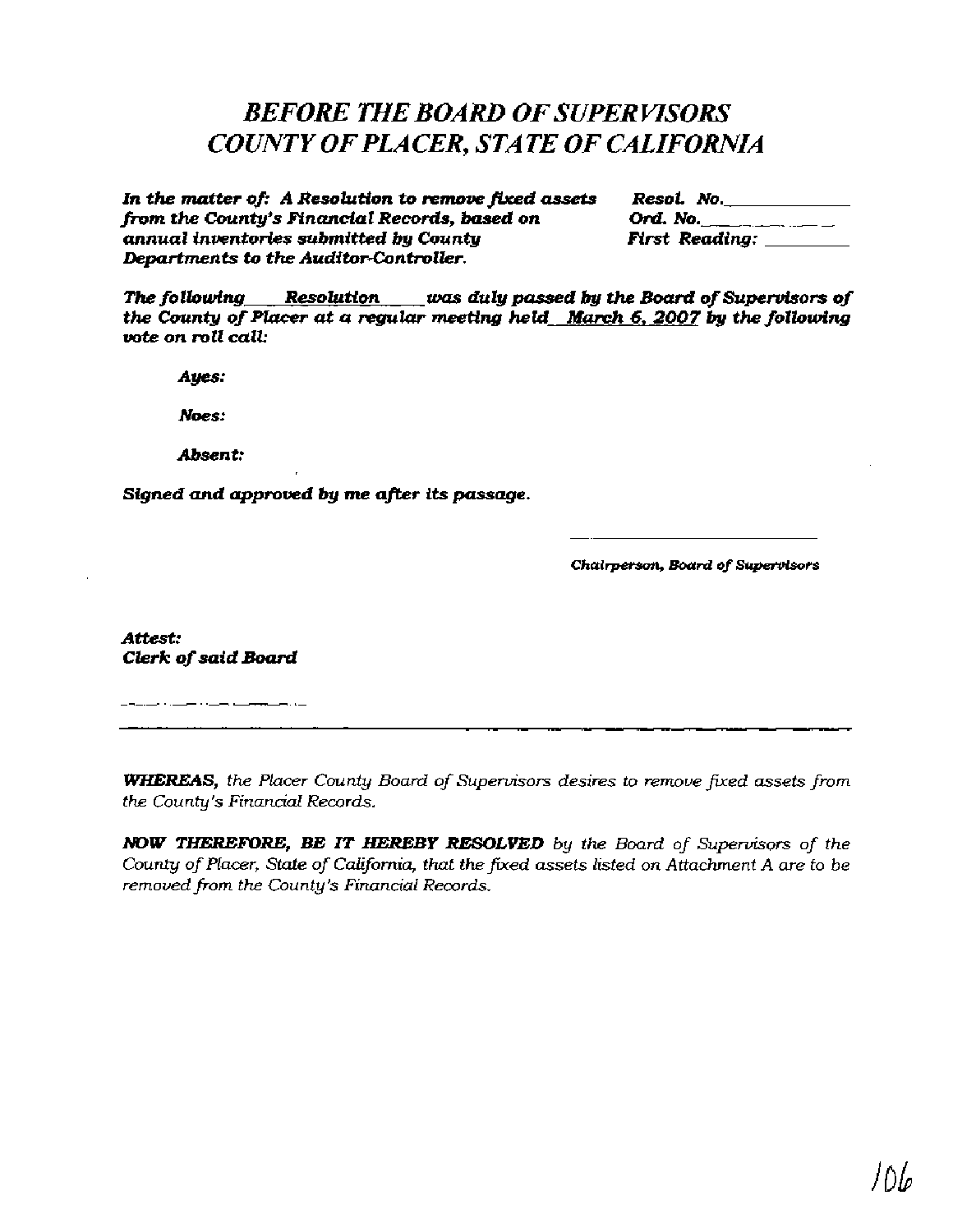|                           | <b>AUTHORIZATION</b>         |          | i             | <b>Electric Construction in survey in Account</b> | person in the property of a set with so in modes as the state is | highting functionally is an high is probably | <b>Ringweit for Reverse of Accountants</b> what the | Request to Referred Accountability attached |                |          | $\vdots$                  | ļ                  |
|---------------------------|------------------------------|----------|---------------|---------------------------------------------------|------------------------------------------------------------------|----------------------------------------------|-----------------------------------------------------|---------------------------------------------|----------------|----------|---------------------------|--------------------|
| i                         |                              |          |               | $\frac{1}{2}$                                     |                                                                  |                                              |                                                     |                                             |                |          | ï                         |                    |
|                           | <b>THET VALUE</b>            |          |               | 1,741.61<br>$\vdots$                              |                                                                  | io<br>O                                      | ŝ,                                                  | s.                                          |                |          |                           | $\frac{1}{1}$      |
|                           | DEPREC <sup>. --</sup>       |          | $\vdots$      | ia da                                             | 19,534.1                                                         | 171,110.00                                   | es es                                               | 0015715                                     | $\ddot{\cdot}$ |          | $\vdots$<br>$\frac{1}{1}$ | $\vdots$           |
| ļ                         | ī<br>g                       |          | $\vdots$      | <b>CALLA</b>                                      | 12,645.15                                                        | 129,110.00                                   | $\frac{1}{2}$                                       | 5,475.00                                    |                | $\vdots$ | ļ<br>$\vdots$             | i                  |
|                           |                              |          |               | Octorunion                                        | أباتهم ويعتابا                                                   | $\ddot{\phantom{0}}$<br>Critical Photo From  | Protessor where -                                   | i<br>TRAK Computer                          |                |          | :<br>:<br>:               | I                  |
|                           | <b>PCA DELOC DESCRIPTION</b> |          |               |                                                   | j<br>$\vdots$                                                    | $\overline{\phantom{a}}$                     |                                                     |                                             | $\vdots$       |          |                           |                    |
|                           |                              |          | ļ             |                                                   |                                                                  | $\vdots$                                     |                                                     |                                             |                |          |                           |                    |
|                           | i.                           |          |               |                                                   | $\vdots$                                                         | İ<br> <br>:                                  |                                                     | $\vdots$                                    |                |          | $\vdots$                  | i                  |
|                           | Fund Sc<br>₿                 |          |               | <br>                                              | ţ<br>i<br>i                                                      | $\frac{1}{1}$                                |                                                     |                                             | i<br>İ         | !<br>:   | $\vdots$<br>i<br>i        | ļ                  |
|                           | š                            | $\vdots$ | ί             |                                                   | $\vdots$<br>$\vdots$                                             | $\frac{1}{2}$                                |                                                     |                                             |                | Ī        | $\vdots$                  |                    |
|                           | land Typ                     |          | İ             | $\vdots$                                          |                                                                  |                                              |                                                     |                                             |                |          | $\vdots$                  | $\frac{1}{1}$<br>Ï |
|                           |                              |          |               |                                                   |                                                                  |                                              |                                                     |                                             |                |          |                           |                    |
|                           | DATE                         |          | $\frac{1}{1}$ | 12.1106                                           | 12/1/06                                                          | 1,12-31.06                                   | BGNDGE                                              | 12/11/06                                    |                |          |                           |                    |
|                           | SUBLOC                       |          |               | $\frac{1}{2}$                                     | 5307                                                             | š                                            | È.                                                  |                                             |                |          |                           |                    |
|                           | ्रु                          |          |               | pical const.                                      | 130,000   ESJOT                                                  | i<br>III                                     | Entr                                                | stand Epith Land                            |                |          | $\vdots$                  | ļ                  |
|                           | š                            |          |               |                                                   |                                                                  | $\frac{1}{2}$                                | $-25000$                                            |                                             |                |          |                           |                    |
| <b>FROM</b>               | <b>Fund Sc</b>               |          |               | $\tilde{\tau}_1$                                  | Ŧ                                                                | 8                                            | ő<br>¦<br>&<br>8                                    | à                                           |                |          |                           |                    |
|                           | å<br>Ź                       |          |               | Ï<br>19154001                                     | ֦֧֛֦֧֦֧֦֧֦֧֦֧֦֧֦֧֝֜֜֜֕֓֕׆֧֧֧֧֧֬֬֬֬֬֬֬֬<br>׆֩֓֬֬<br>1005010E      | š<br>1009021                                 | $-0.000001$                                         | Sheet?<br>29962001                          |                |          |                           |                    |
| <b>Throughout Company</b> | <b>Fund Type</b>             |          | Dispersals    | SÁ                                                | ةً                                                               | ś                                            | $\ddot{\delta}$                                     | \$                                          |                |          |                           |                    |
|                           |                              |          |               |                                                   |                                                                  |                                              |                                                     |                                             |                |          |                           |                    |

 $\frac{1}{\sqrt{2}}$ 

 $\hat{\mathcal{L}}$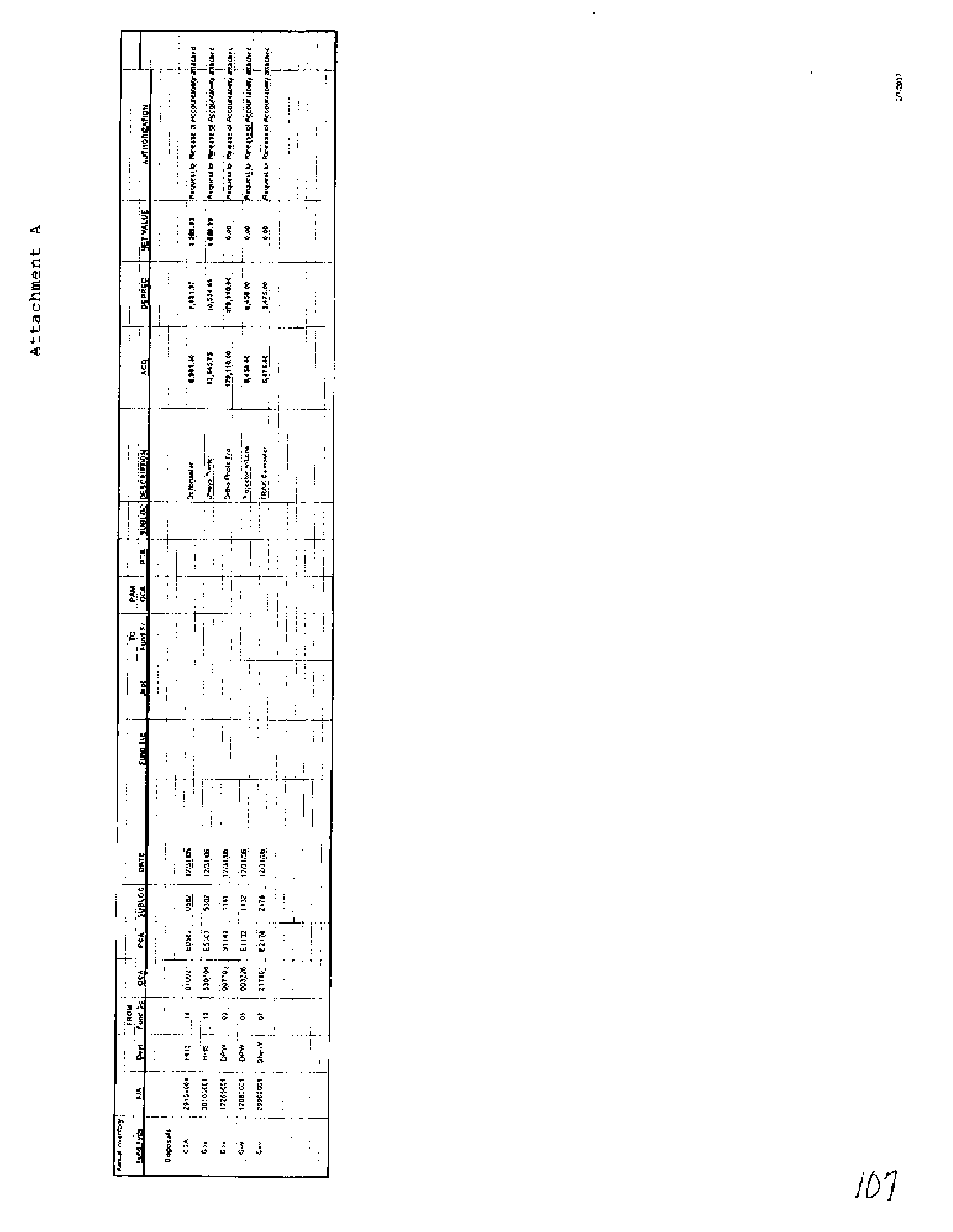

# MEMORANDUM

County of Placer Department of Health and Human Services

**TO:** Katherine **J.** Martinis, Auditor-Controller

FROM: Richard J. Burton, M.D., M.P.H., Director, Health and Human Services

**DATE:** December 22,2006

**SUBJECT:** Release from Accountability for Departmental Fixed Asset

Please accept this memo as a request for release from accountability for the following item listed on the Fixed Asset Detail Report for Ambulance CSA #28 227, Sub Location 0582, dated September 30, 2006:

County Fixed Asset #29154-001 Defibrillator Installed 2/28/1998

This defibrillator was assigned to the Colfax Volunteer Fire Department upon its receipt in 1998. After the County, through its contract with the California Department of Forestry and Fire Protection (CDF), assumed responsibility for the operation of the Colfax Fire Department, it was discovered that this piece of equipment had previously become damaged and repair was not feasible due to cost. The defibrillator was subsequently replaced and the damaged unit was disposed of through unknown means. Per the attached letter from Jeff Brand, CDF Batallion Chief and Colfax Fire Chief, CDF estimates that this incident occurred some time around the year 2000, although inventories conducted subsequent to that year indicated that Colfax still had Chief and Colfax Fire Chief, CDF estil<br>year 2000, although inventories conduc<br>possession of the equipment.

-

Richard J. Burton, M.D., M.P.H., Director Health and Human Services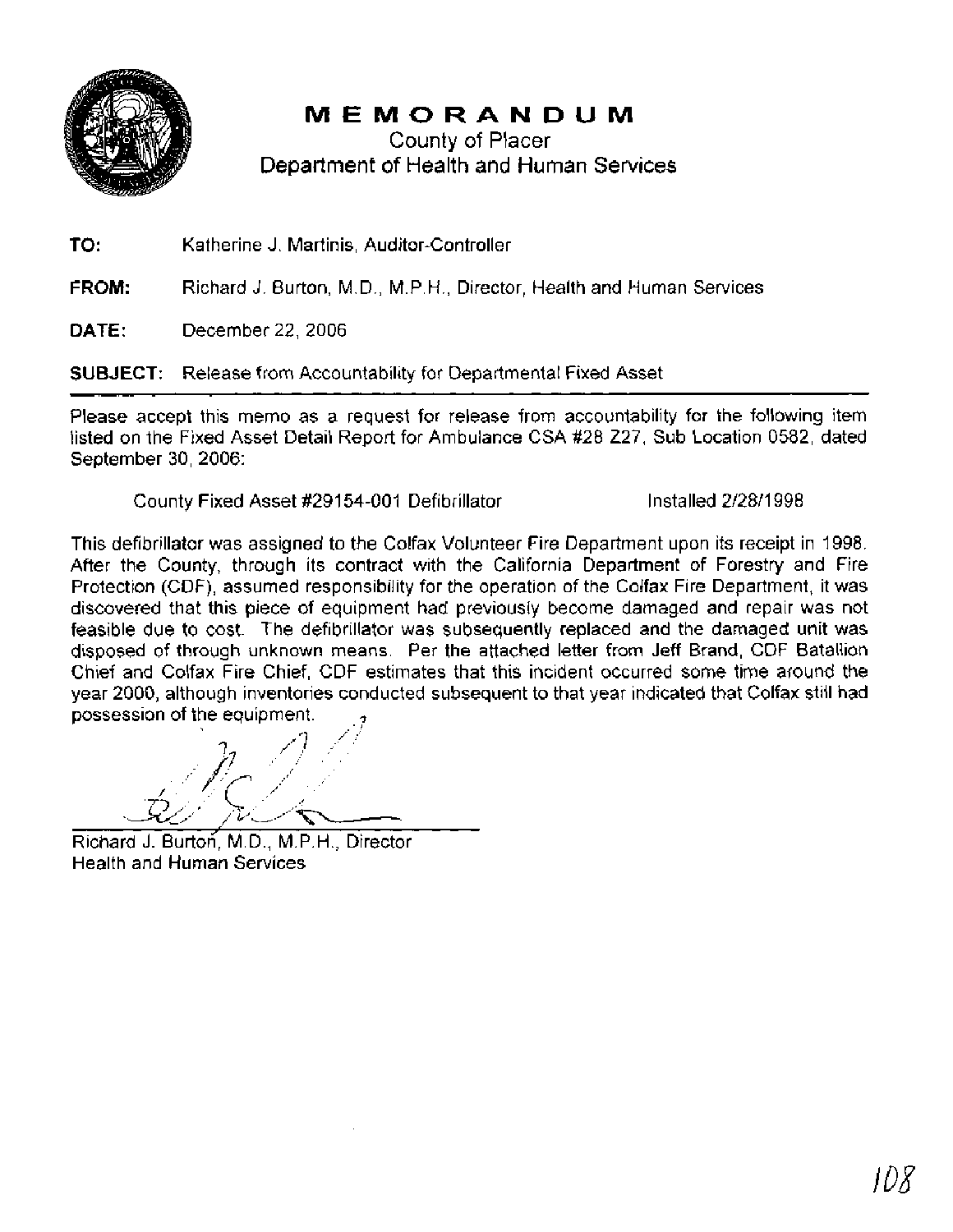P.O. Box 702. 33.5 Main Street Collag, CA 95713



312-346-2313 Fax 533, 346, 6214

To : Whom It May Concern December 18,2006

From: Jeff Brand Fire Chief

Subject: Defibrillator

This notice is to advise that the Colfax City Volunteer Fire Department does not have the defibrillator listed in the County of Placer's fixed asset list. It was broken and repair was not feasible due to cost. This was done around the year 2000 as best as I have been able to determine. I do not know how it was disposed of as this was done prior to CDF administering the Colfax Volunteer Fire Department.

Please feel free to call me if you should have any other concerns at 530-308-2313.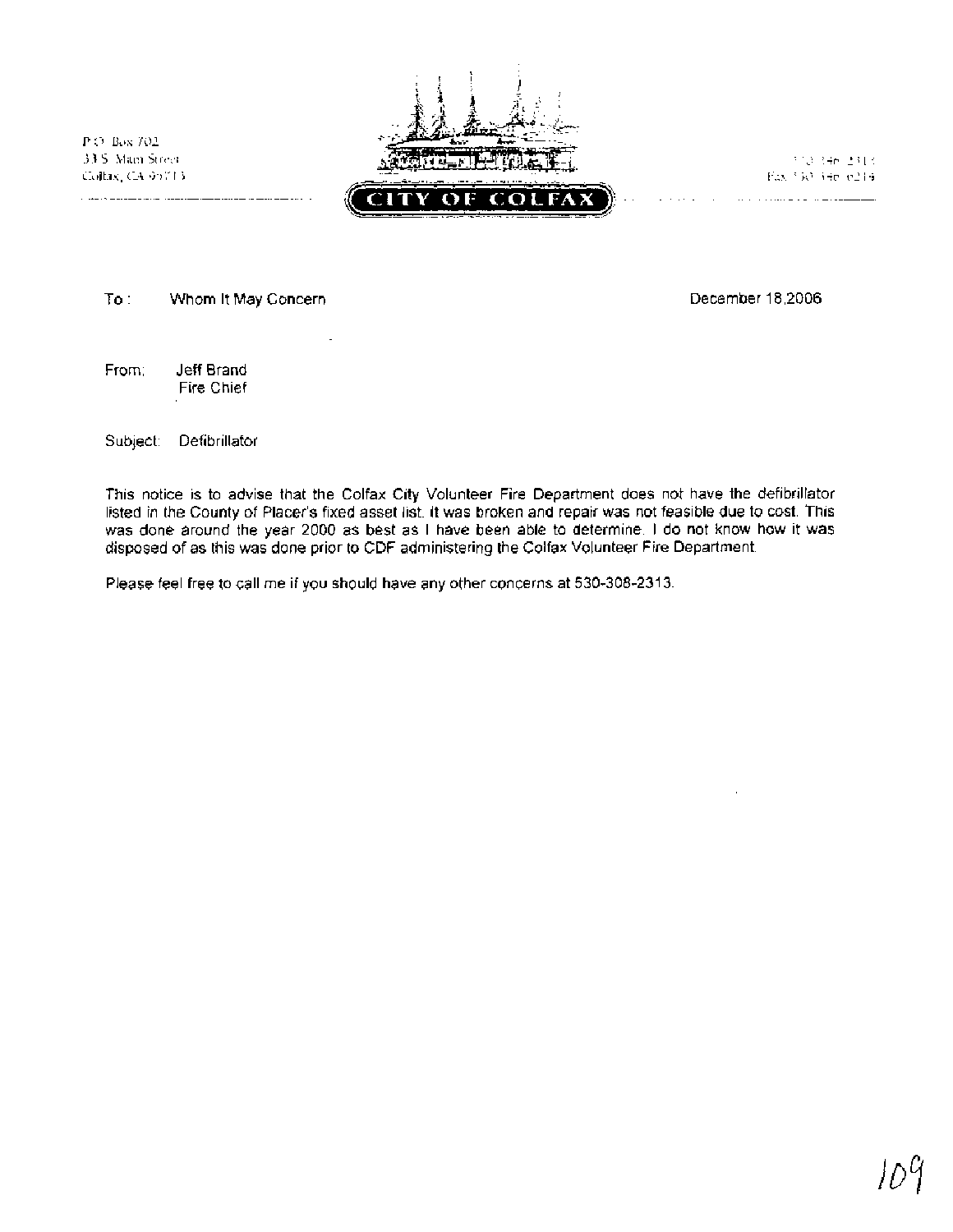

# MEMORANDUM

County of Placer Department of Health and Human **Services** 

**TO:** Kath Katherine J. Martinis, Auditor-Controller erine J. Martinis, Auditor-Controller

**FROM:** Richard J. Burton, M.D., M.P.H., Director, Health and Human Services

**DATE:** December 22,2006

**SUBJECT:** Release from Accountability for Departmental Fixed Asset

Please accept this memo as a request for release from accountability for the following item listed on the Fixed Asset Detail Report for Assistance Eligibility, Sub Location 5307, dated September 30, 2006:

County Fixed Asset #30103-001 Enterprise Printer Installed 6/30/2002

This Unisys printer was in a broken and unrepairable state, and had been replaced by a Hewlett Packard printer. Sometime around the second week of August 2006, the printer and its accompanying paper sorter were sent to County Surplus for disposal. It is believed that the Serial Number for the paper sorter was inadvertently used on the Surplus form, and that the asset tag on the printer was not readily visible, therefore it was not recognized as a fixed asset and consequently was not removed from the Master Fixed Asset List upon disposal. HHS MIS staff has reviewed the asset transfer documents on file at Procurement in an effort to locate this transfer, but has not located this documentation. enoved not<br>transfer do<br>this docume

Richard J. Burton, M.D., M.P.H., Director Health and Human Services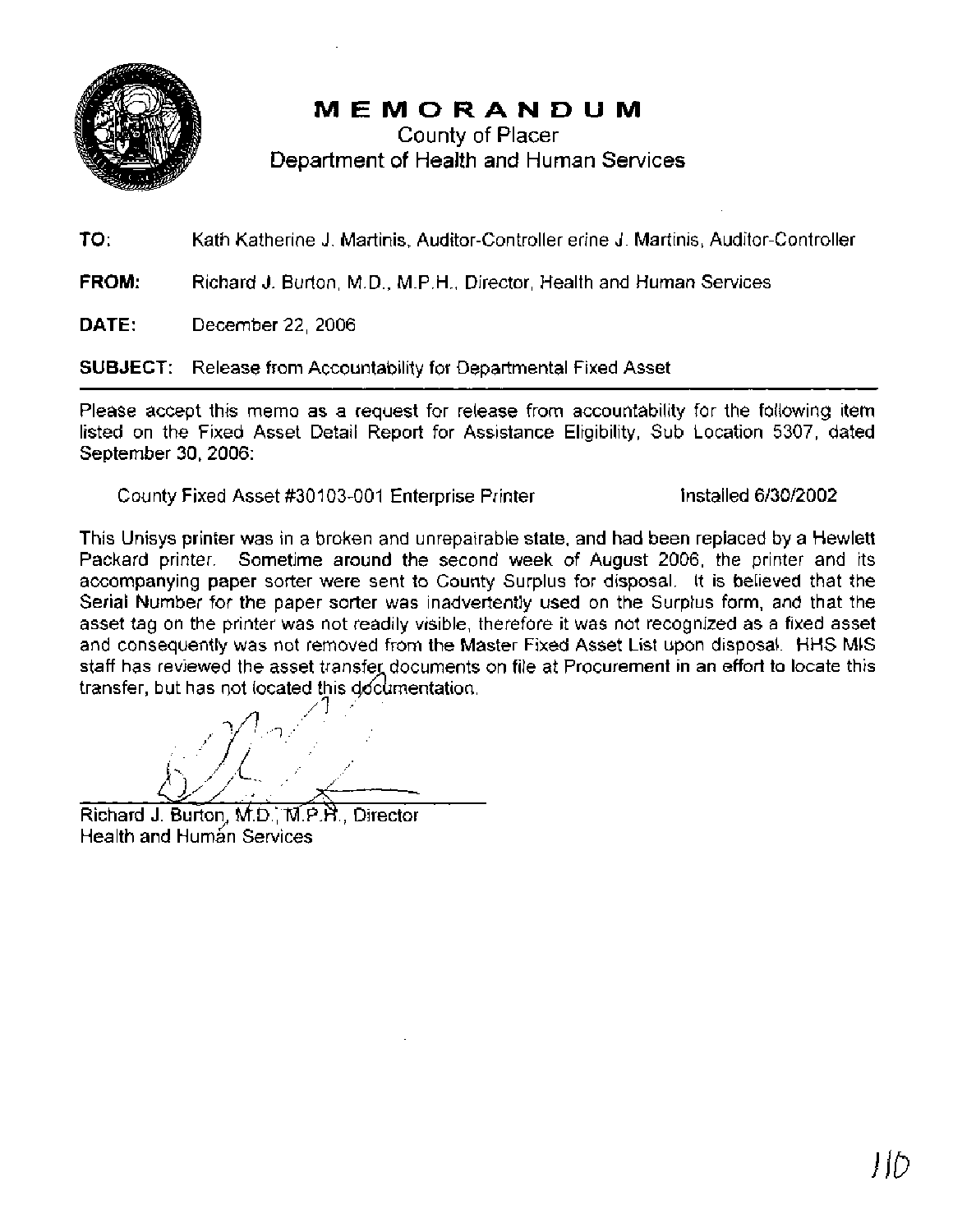# **MEMORANDUM Department of Public Works Road Division**

**TO: Kathy Martinis, Auditor Controller** 

**FROM:** Ken Grehm, Department of Public Works

**DATE: February 5,2007** 

# **SUBJECT: Release from Accountability for Department Fixed Assets**

In the course of the 2006/2007 fixed asset physical inventory, it was discovered that the following equipment has been removed from service:

| <b>Fixed Asset No:</b> | Description         |
|------------------------|---------------------|
| 17265001               | Ortho Photos FRO    |
| 12053001               | Projector with Lens |

The above described Inventory was left in the designated surplus room in the Dewitt Center Bldgs. for Facilities to move to surplus when DPW moved to the new CDRA Bldg. Facilities cannot locate either fixed asset. Please remove the Ortho Photos FRO and Projector with Lens from the DPW fixed asset list, as it is no longer in our possession.

> $\begin{aligned} \mathbf{Z} \mathbf{B} \in \mathbb{R}^{n} \times \mathbb{R}^{n} \times \mathbb{R}^{n} \times \mathbb{R}^{n} \times \mathbb{R}^{n} \times \mathbb{R}^{n} \times \mathbb{R}^{n} \times \mathbb{R}^{n} \times \mathbb{R}^{n} \times \mathbb{R}^{n} \times \mathbb{R}^{n} \times \mathbb{R}^{n} \times \mathbb{R}^{n} \times \mathbb{R}^{n} \times \mathbb{R}^{n} \times \mathbb{R}^{n} \times \mathbb{R}^{n} \times \mathbb{R}^{n} \times \mathbb$ śД.

Cc: Fixed Asset File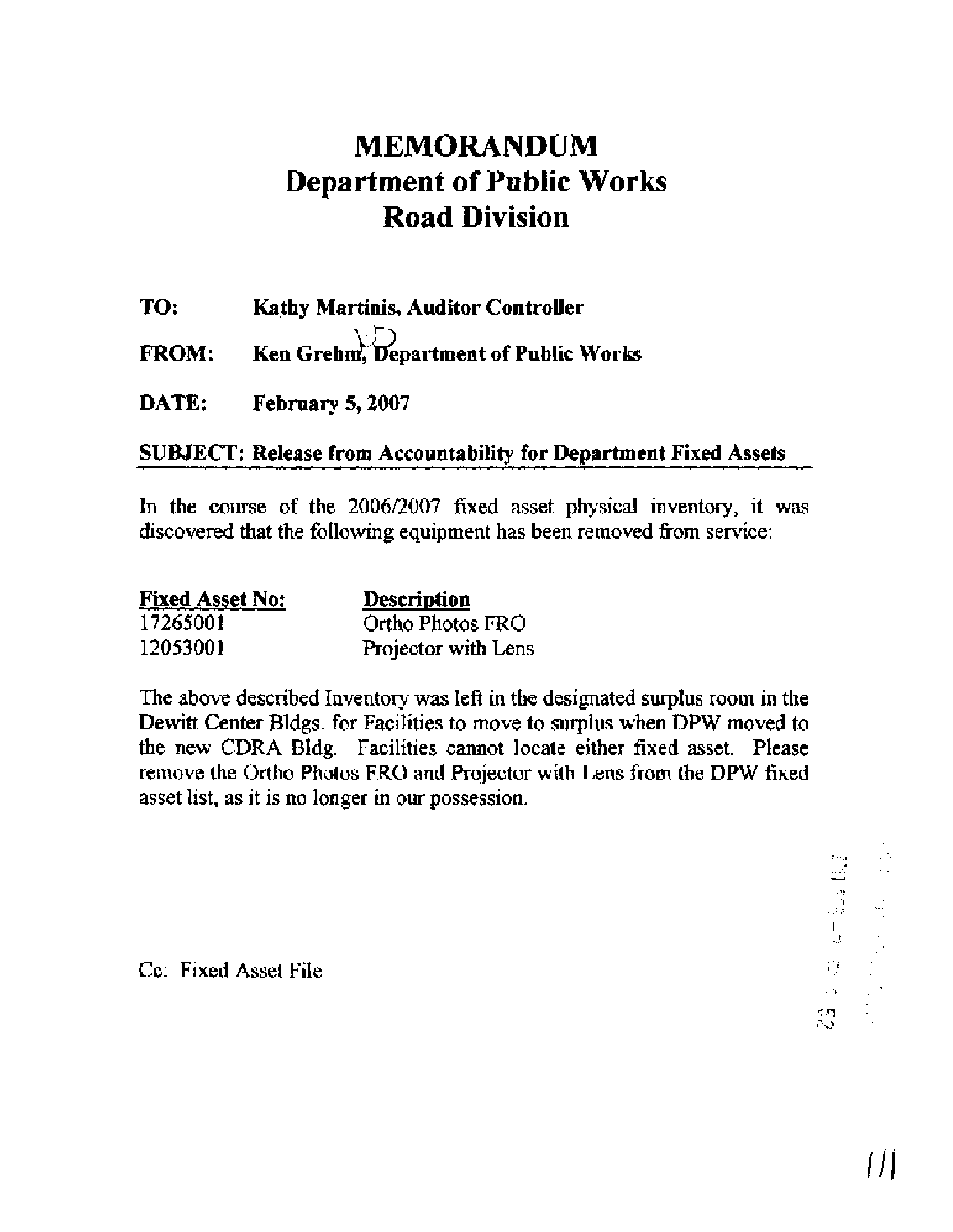# **MEMORANDUM Sheriffs Department**

**TO: Kathy Martinis, Auditor** 

**FROM: Ed Bonner, Sheriff** -

**DATE: January 10,2007** 

# **SUBJECT: Release from Accountability for Department Fixed Assets**

In the course of the 2006/2007 fixed asset physical inventory, it was discovered that the following equipment has been removed from service:

| <b>Fixed Asset No:</b> | <b>Description</b>   |
|------------------------|----------------------|
| 29962001               | <b>TRAK</b> Computer |

This computer was sent to surplus approximately spring of 2006. The equipment was updated with new hardware and software and an equipment transfer form was prepared at that time. Unfortunately, our department is unable to locate a copy of that form. Please remove this computer **from** the Sheriff Department's fixed asset list, as it is no longer in our possession.

Cc:

ia<br>A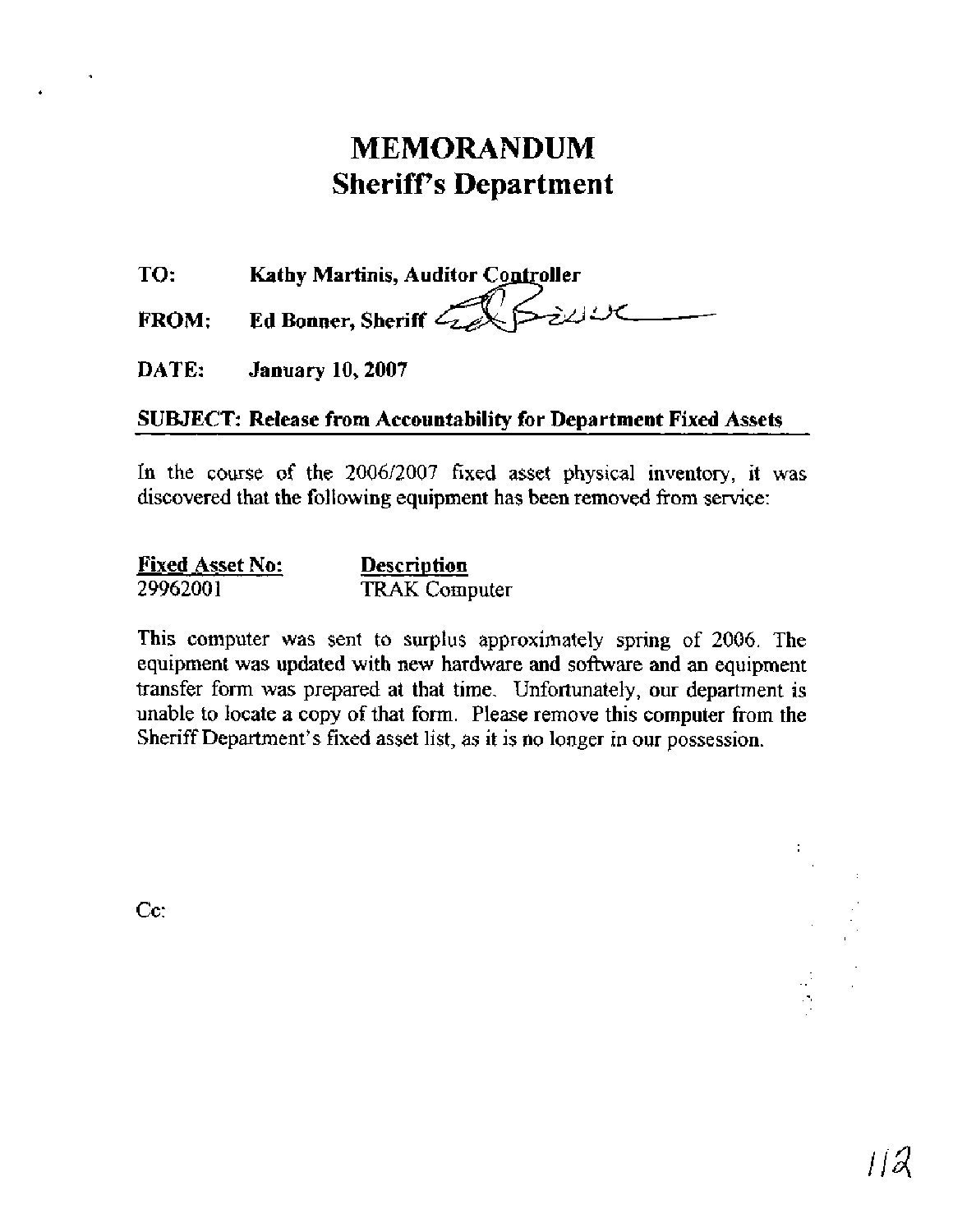# and Sub Location for Equipment

| Fixed Asset Detail Report by Department<br>Sub Location for Equipment<br>end<br>a                                                                                                                                                      |                                                                                                                 |
|----------------------------------------------------------------------------------------------------------------------------------------------------------------------------------------------------------------------------------------|-----------------------------------------------------------------------------------------------------------------|
| Anti Drug Abuse<br>Sheriff<br>2178<br>g<br>Sub Location<br>Department                                                                                                                                                                  |                                                                                                                 |
| Serial Numb<br>Model<br>Manufacturer<br>.<br>Install<br>Date<br>Description<br>$FA$ #                                                                                                                                                  | Noles<br>eu<br>Value<br>Deprec<br>Total<br>Assets<br>Useful Life                                                |
| 267<br>大学家<br>29633001 MOBILE DATANCOMRUTER STROUGHOULD ATH                                                                                                                                                                            |                                                                                                                 |
| $-2672.$<br>29694001 MOBILE CAMASC OM BUILER 2229 MODABAA 911 2                                                                                                                                                                        |                                                                                                                 |
| -2673                                                                                                                                                                                                                                  | · 1994年 1995年 1995年 1998年 1998年 1998年 1999年 1999年 1999年 1999年 1999年 1999年 1999年 1999年 1999年 1999年 1999年 1999年 1 |
| 2675 J<br>29697001 MODELED AT A TOWN BOOK OF THE CONTRACTOR OF CONSIDERATION OF CONSIDERATION                                                                                                                                          | $\frac{6}{7}$                                                                                                   |
| " 我的<br>296968041 TMSBHEETOXTANGGAMRIOTHER TO BE STATED ON STATED TO BE SERVED TO BE SERVED TO BE SERVED TO BE SERVED TO BE SERVED TO BE SERVED TO BE SERVED TO BE SERVED TO BE SERVED TO BE SERVED TO BE SERVED TO BE SERVED TO BE SE |                                                                                                                 |
| 2885<<br>29699001 MOBILE EXTANO OMPUTER SASDISOMO SARAGINE                                                                                                                                                                             |                                                                                                                 |
| $-2879$<br>29700001 MOBILE BATAICOM成绩在我们的的效果的MATAXISm                                                                                                                                                                                  |                                                                                                                 |
| $\sim$ $^{\circ}$<br>$-2800 - 1$<br>29772001 MICBUILEE DATA 2020 MARIER (202072000 MARA AND 12 12 12 13 14 14 15 16 17 18 18 19 19 19 19 19 19 19 1                                                                                    |                                                                                                                 |
| $\frac{1}{2881} \binom{2}{1}$                                                                                                                                                                                                          |                                                                                                                 |
| <b>269069010008</b><br>29803001 MINICAM SYSTEM (1999) 2000 MK ENTERPRISES                                                                                                                                                              | HOOSE CONTRACT ON A STANDARD AND A STANDARD AND AND A STANDARD AND AND AND AND AND AND AND AND AND A            |
|                                                                                                                                                                                                                                        | 칔                                                                                                               |
|                                                                                                                                                                                                                                        | · The Facebook (機能機能) (機能機能) (2006年) 1999年                                                                      |
| ි<br>$-5085%$<br>$\sim$ - $\sqrt{3}$ -velocidation<br>29542001 MOBILE DATAXCOMPUTER 32220001 MOTOROB                                                                                                                                   |                                                                                                                 |
| 公<br><b>29943001-MOBILE DATANGOMRISTER 222222003 MMOTOROPA</b>                                                                                                                                                                         | <b>これは、その場合を持っている場合を確認を得ることになっています。</b>                                                                         |
|                                                                                                                                                                                                                                        | 1991-1992年第一次, 1999年1月, 1999年1月, 1999年, 1999年, 1999年, 1999年, 1999年, 1999年, 1999年, 1999年, 1999年, 1999            |
|                                                                                                                                                                                                                                        |                                                                                                                 |
|                                                                                                                                                                                                                                        |                                                                                                                 |
|                                                                                                                                                                                                                                        |                                                                                                                 |
|                                                                                                                                                                                                                                        |                                                                                                                 |
|                                                                                                                                                                                                                                        | $\sim$ 420 $\sim$                                                                                               |
|                                                                                                                                                                                                                                        |                                                                                                                 |
|                                                                                                                                                                                                                                        |                                                                                                                 |
|                                                                                                                                                                                                                                        |                                                                                                                 |
|                                                                                                                                                                                                                                        |                                                                                                                 |
|                                                                                                                                                                                                                                        |                                                                                                                 |
|                                                                                                                                                                                                                                        |                                                                                                                 |
|                                                                                                                                                                                                                                        |                                                                                                                 |
|                                                                                                                                                                                                                                        |                                                                                                                 |
|                                                                                                                                                                                                                                        |                                                                                                                 |
|                                                                                                                                                                                                                                        |                                                                                                                 |
|                                                                                                                                                                                                                                        |                                                                                                                 |
|                                                                                                                                                                                                                                        |                                                                                                                 |
|                                                                                                                                                                                                                                        |                                                                                                                 |
|                                                                                                                                                                                                                                        |                                                                                                                 |
|                                                                                                                                                                                                                                        |                                                                                                                 |
|                                                                                                                                                                                                                                        |                                                                                                                 |
|                                                                                                                                                                                                                                        |                                                                                                                 |
|                                                                                                                                                                                                                                        |                                                                                                                 |
|                                                                                                                                                                                                                                        |                                                                                                                 |
|                                                                                                                                                                                                                                        |                                                                                                                 |
|                                                                                                                                                                                                                                        |                                                                                                                 |
|                                                                                                                                                                                                                                        |                                                                                                                 |
|                                                                                                                                                                                                                                        |                                                                                                                 |
|                                                                                                                                                                                                                                        |                                                                                                                 |
|                                                                                                                                                                                                                                        |                                                                                                                 |